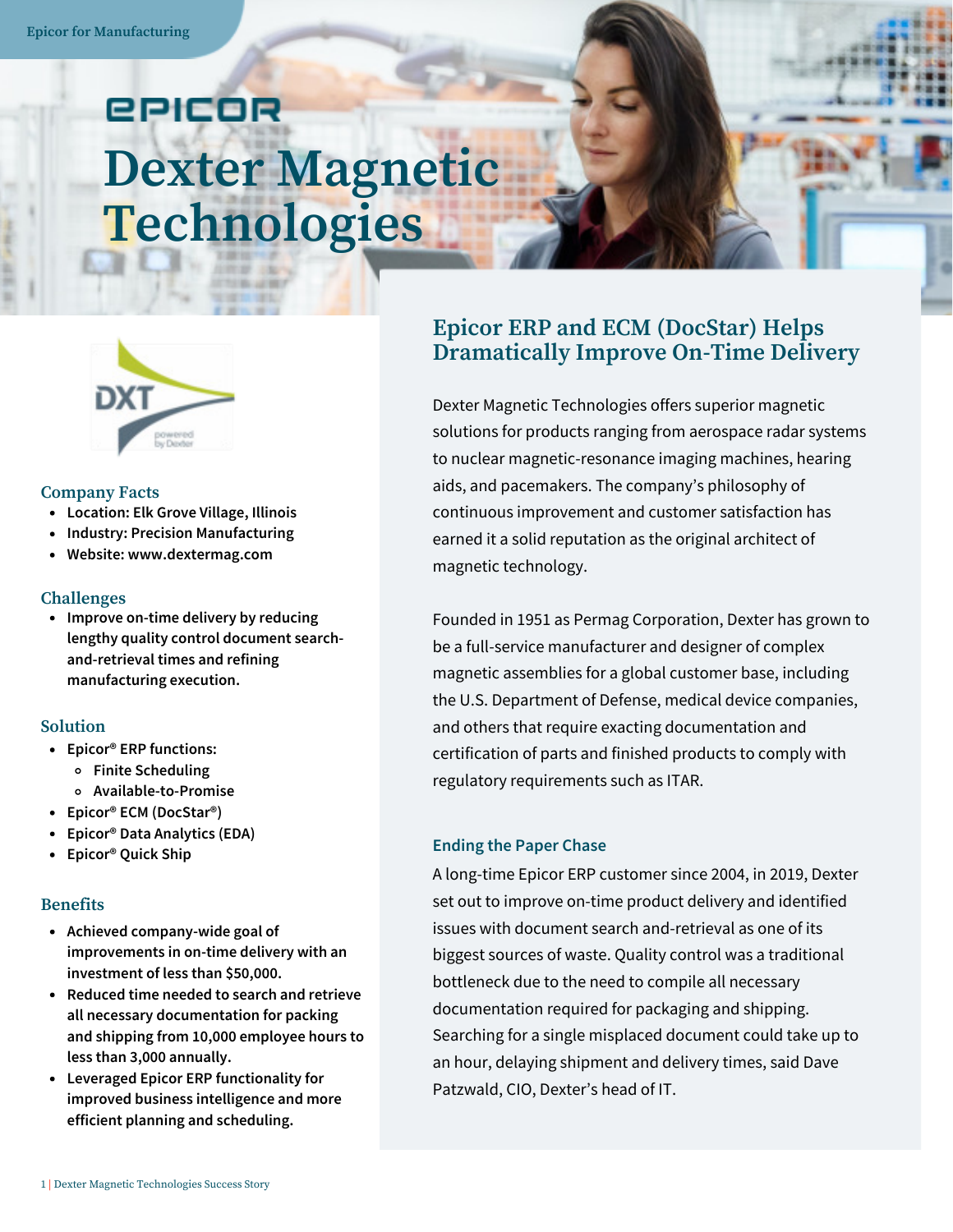## **"This is an absolute ʻno brainer' for any industry where paperwork is involved."**

—Paul Berlin, Sr., Quality Engineer

"We started with receiving and realized the number of documents, certifications, details, and data that must accompany products numbered in the thousands and could take up to several hours to acquire them. Employees often had to leave one part of the plant and go to another to physically locate the necessary documentation," he said.

During an Epicor value exchange workshop and in conjunction with their impending move from Epicor ERP 10.1 to 10.2, Dexter learned the Epicor Enterprise Content Management system (DocStar) could help eliminate excessive document search-and-retrieval times. The tight integration between Epicor ECM and ERP offered significant value from an operational execution perspective.



#### **Easy Document Access and Retrieval**

Dexter deployed the DocStar solution in August 2020. "The system is very intuitive and there isn't a lot of training required. We were able to upload 10,000 documents into the DocStar system for easy retrieval in only a matter of weeks," said Paul Berlin, Sr., the quality engineer at Dexter who headed up the Epicor ECM deployment.

Authorized personnel can easily retrieve any relevant document in the system by entering a date, order number, or purchase order. They can also use a Boolean string to retrieve a series of documents instantaneously.

Epicor ECM can attach all documentation associated with a purchase order number, which users can accomplish from anywhere within the facility with just a few keystrokes. Dexter also leverages the PackageWorks feature, which enables users to pull together large packages of documentation – 100 pages or more – in only a few seconds' time.

Patzwald estimates Dexter has reduced the time needed to complete documentation and quality control from 10,000 hours to less than 3,000 hours a year – "radically" increasing on-time deliveries for a nominal investment of less than \$50,000.

"This is an absolute 'no brainer' for any industry where paperwork is involved," Berlin said.